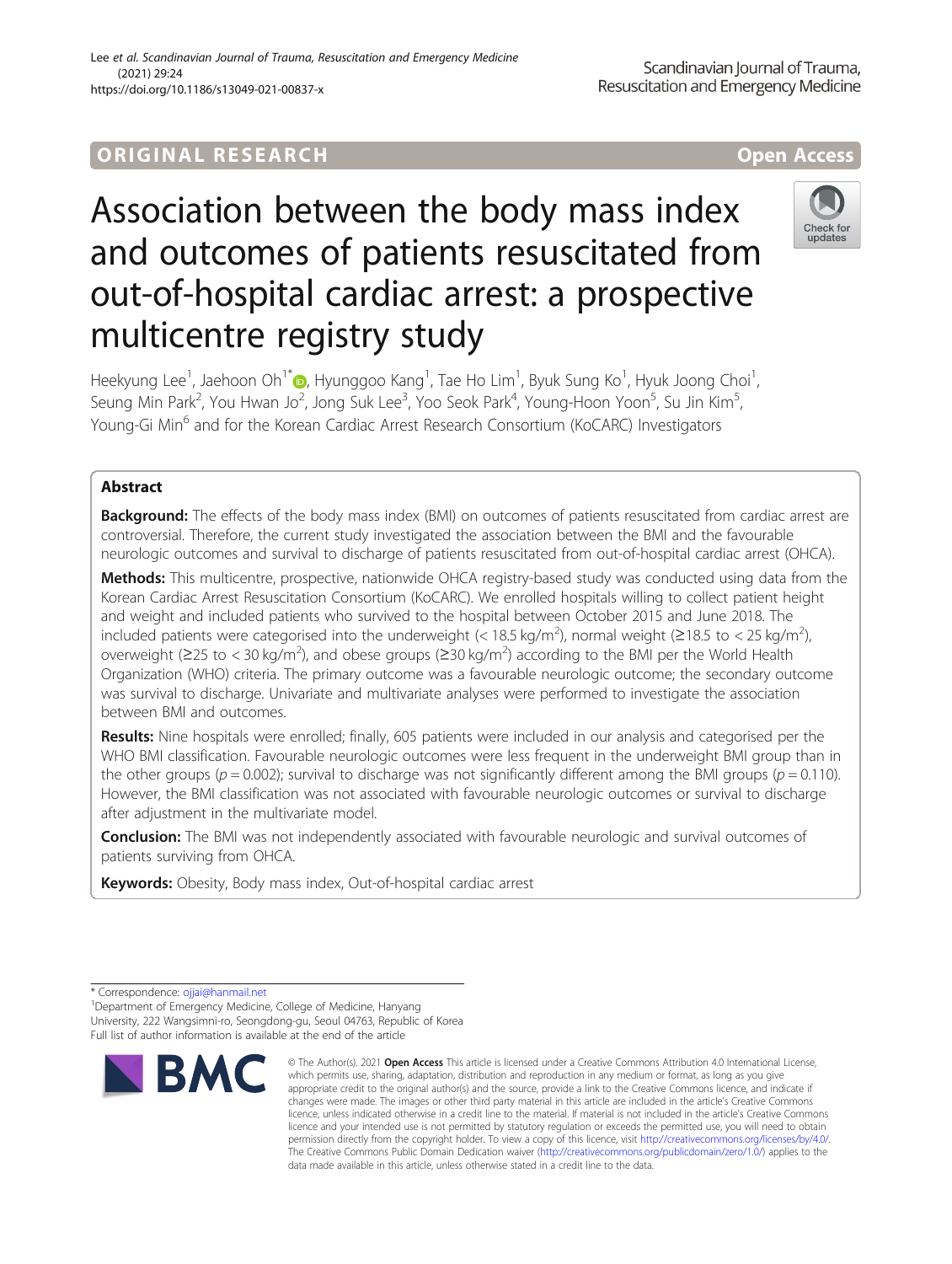# Introduction

Overweight and obesity are defined as abnormal or excessive fat accumulation that may impair health. In 2016, a total of 39% of adults aged > 18 years were overweight, and 13% were obese [\[1](#page-9-0)]. The number of obese patients continues to be high worldwide, exceeding 30 to 40% in most sex and age groups in the United States [[2\]](#page-9-0). The body mass index (BMI) is a simple weight-toheight ratio that is used to classify overweight and obese adult patients. A high BMI is associated with hypertension, type II diabetes mellitus, dyslipidaemia, and major cardiovascular diseases—such as heart failure, coronary heart disease, arrhythmia, and sudden cardiac arrest resulting in increased risks of both out-of-hospital cardiac arrest (OHCA) and in-hospital cardiac arrest (IHCA) [[3](#page-9-0)–[6](#page-10-0)].

A chest compression depth of 5–6 cm is recommended during cardiopulmonary resuscitation to ensure high-quality chest compressions. However, this chest compression depth is insufficient for obese patients who experience cardiac arrest because thorax changes and airway management—including bag-valve mask ventilation—are difficult in such patients considering the changes in their anatomy and distortions [[7](#page-10-0)–[11\]](#page-10-0). The survival and neurologic outcomes of obese patients or patients with a high BMI who experience cardiac arrest are lower than those of other patients [\[12](#page-10-0)]. However, several previous studies investigated whether being overweight was associated with better survival outcomes in critically ill patients, including the post-resuscitation state, and this phenomenon is called the obesity paradox [[13](#page-10-0)–[15\]](#page-10-0). A large, multicentre, prospective study with data from a national registry showed that the BMI groups had similar rates of survival, except underweight patients with IHCA caused by non-shockable rhythm [[16\]](#page-10-0). A meta-analysis that evaluated the effect of BMI on survival post resuscitation showed that overweight patients had a favourable outcome considering both survival and neurologic outcomes, especially in patients who experienced IHCA and patients without therapeutic hypothermia [[17\]](#page-10-0).

To the best of our knowledge, data are limited, and the results are debatable regarding the effect of obesity on the survival and neurologic outcomes of patients who experienced OHCA. Therefore, by using data from a nationwide multicentre registry, the current study aimed to assess the association between the outcomes and BMI in the four BMI groups after resuscitation in patients who experienced OHCA. We hypothesised that the neurologic outcomes after survival from the time of admission in patients who experienced OHCA would differ according to the BMI.

# **Methods**

# Study design and setting

We conducted the current multicentre prospective observational study using data from the Korean Cardiac Arrest Resuscitation Consortium (KoCARC) registry, which is a nationwide OHCA registry based on the Utstein templates and a hospital-based collaborative research network. The KoCARC registry included patients with OHCA transported to the participating emergency departments via emergency medical services with resuscitation efforts and who had a medical aetiology identified by emergency physicians. The registry excluded patients with a terminal illness documented in medical records, patients under hospice care, pregnant patients, and patients with a previously documented 'Do Not Resuscitate' card. Patients with cardiac arrest due to definite non-medical aetiology were also excluded, including trauma, drowning, poisoning, burn, asphyxia, or hanging. The data were collected via a standardised registry form and uploaded into a web-based electronic database registry; the quality of this registry is controlled by the quality management committee  $[18, 19]$  $[18, 19]$  $[18, 19]$ . The project was registered at ClinicalTrials.gov (identifier NCT03222999) and ethically reviewed and approved by the institutional review board (IRB) of the 62 participating hospitals. The study was waived for informed consent by the IRB.

# Study population

The KoCARC registry consists of core variables and supplemental variables. The participating hospital can decide to investigate each of the supplemental variables, including height and weight. Among the participating hospitals, we enrolled hospitals willing to include height and weight to minimise potential risk for bias. We included patients who survived the trip to the hospital for admission to the enrolled hospital from the KoCARC registry—between October 2015 and June 2018. We excluded patients who were aged < 18 years, those who were transferred from other hospitals to the enrolled hospital, and those without any information about weight, height, or the Cerebral Performance Category (CPC). Additionally, we compared the baseline characteristics between the whole cohort of the registry and enrolled patients.

# Data extraction and definition

Information about the KoCARC database, data elements, and quality assurance has been previously published [[19\]](#page-10-0). We extracted the following KoCARC core data and supplementary variables: 1) Patient domain: age, sex, witnessed arrest, arrest location, bystander cardiopulmonary resuscitation (CPR), first monitored rhythm, comorbidities (hypertension, diabetes, and dyslipidaemia). 2) Pre-return of spontaneous circulation (ROSC) process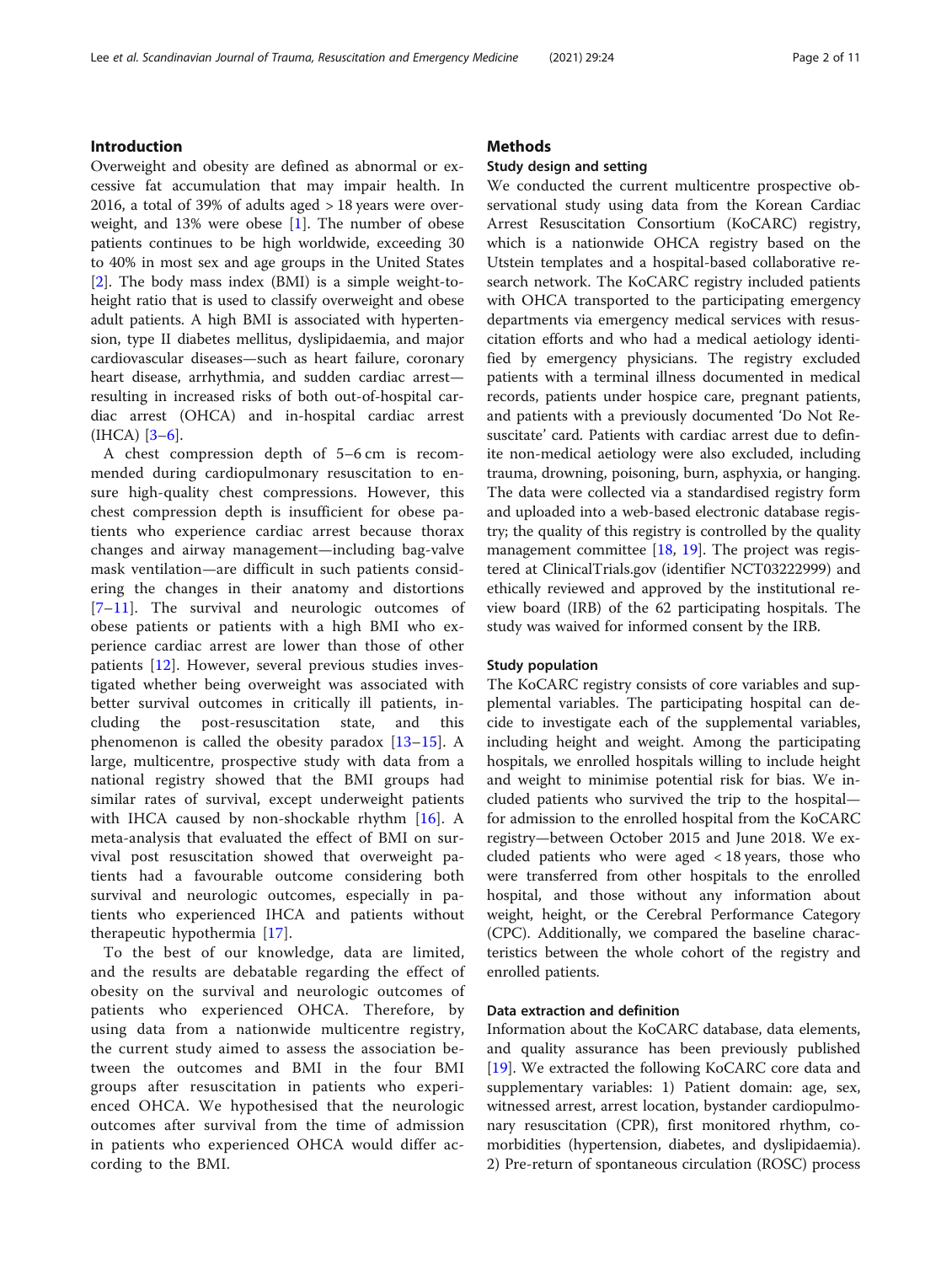domain: response times (no-flow time was defined as the time between the cardiac arrest and the initiation of CPR by a medical provider; low flow time was defined as the time between active CPR by a bystander and/or a medical provider and ROSC; it is equal to the total arrest time minus the no-flow time), pre-hospital ROSC was defined as the restoration of a palpable pulse before arrival at the hospital, pre-hospital adrenaline use, prehospital airway control type (bag-valve mask, supraglottic airway, or endotracheal intubation). 3) Postresuscitation process domain: mental state at admission (alert, drowsy to stuporous, or coma), reperfusion coronary angiography (CAG), CAG and percutaneous coronary intervention (PCI), tissue plasminogen activator (tPA), targeted temperature management (TTM), pH, lactate, glucose, first systolic/diastolic blood pressure, and pulse rate after ROSC. The enrolled patients were classified into the underweight  $(< 18.5 \text{ kg/m}^2)$ , normal weight ( $\geq$ 18.5 to < 25 kg/m<sup>2</sup>), overweight ( $\geq$ 25 to < 30 kg/m<sup>2</sup>), and obese groups (≥30 kg/m<sup>2</sup>) according to the BMI per the World Health Organization (WHO) criteria.

# Outcome variables and subgroup analysis

The primary outcome was a favourable neurologic outcome defined as CPC of 1 or 2 at the time of hospital discharge. Patients had a CPC of 1 if they had good cerebral performance and were conscious, alert, and able to work with a possible mild neurologic or psychological deficit. Patients had a CPC of 2 if they had a moderate cerebral disability and were conscious, had sufficient cerebral function for independent activities of daily life, and were able to work in sheltered environments. This performance scale indicates mortality as a CPC of 5, defined as death or brain death [[20](#page-10-0)]. The secondary outcome was survival to discharge, and we investigated factors that affected mortality. Moreover, we classified patients into the TTM and non-TTM groups and compared the favourable neurologic outcome and survival discharge according to the BMI in each group after adjusting the confounders.

#### Statistical analysis

The KoCARC registry compiled and released data with a standard spreadsheet application (Excel 2016; Microsoft, Redmond, USA). Continuous baseline variables were presented as the median and interquartile range and analysed using the Shapiro-Wilk test for normality distribution. The Kruskal-Wallis test was used to compare groups with unsatisfied to normally distributed continuous variables. Categorical variables were presented as the number and percentages and analysed by using a chisquared test. Two-tailed  $p$ -values < 0.05 indicated a significant difference. The logistic regression method was

used for multivariate analysis to determine the association between the BMI and CPC at discharge and the survival discharge rate, independent of the confounders. The Hosmer-Lemeshow test was used to confirm the logistic model calibrations. Subgroup analysis was performed using forest plots, and the p-values were calculated for determining the effect of TTM on the association between the BMI and outcomes. SAS 9.4 (SAS Institute Inc., Cary, USA) and MedCalc version 17.2 (MedCalc Software, Ostend, Belgium) were used for all analyses.

# Results

Among 33 hospitals, 9 hospitals entered the weight and height of the registered patients. A total of 773 patients who survived to admission after OHCA were eligible; 168 patients were excluded according to the exclusion criteria: 136 were transferred from other hospitals, and 32 had missing data for height, weight, or CPC. Finally, 605 patients were included in our analysis and categorised per the WHO BMI classification (Fig. [1\)](#page-3-0).

The baseline characteristics of all the included patients and those in each BMI group are summarised in Table [1](#page-4-0) and the comparison with the whole registry in Supplemental Table [1](#page-9-0). There were significant differences among the four groups in age, first monitored rhythm by emergency medical services, performance of TTM, pre-hospital ROSC, reperfusion attempt, and first serum lactate and glucose levels. Patients in the underweight group ( $n = 75$ , 12.4%) were relatively older and did not regularly show shockable rhythm in the first monitored rhythm when compared to those in the other groups. Moreover, patients in the underweight group experienced pre-hospital ROSC and treatment with TTM and reperfusion therapy with lower frequency than those in the other groups did. Furthermore, the first checked serum glucose levels were lower, and the lactate levels were higher in the underweight group than in the other groups. Other variables—including sex, witness arrest, bystander CPR, comorbidities, duration of cardiac arrest, and mentation at admission—were not significantly different among the groups.

The primary and secondary outcomes, according to the BMI classification, are summarised in Table [2](#page-5-0). A favourable neurologic outcome was observed less frequently in the underweight group than in the other groups ( $p = 0.002$ ), and survival to discharge was not significantly different among the groups ( $p = 0.110$ ).

Univariate and multivariate analyses of factors associated with favourable neurologic outcomes were performed to adjust confounders that could affect the primary outcome (Table [3](#page-6-0)). On univariate analysis, the underweight group was less frequently (odds ratio [OR], 0.305; 95% confidence interval [CI], 0.155–0.601, p =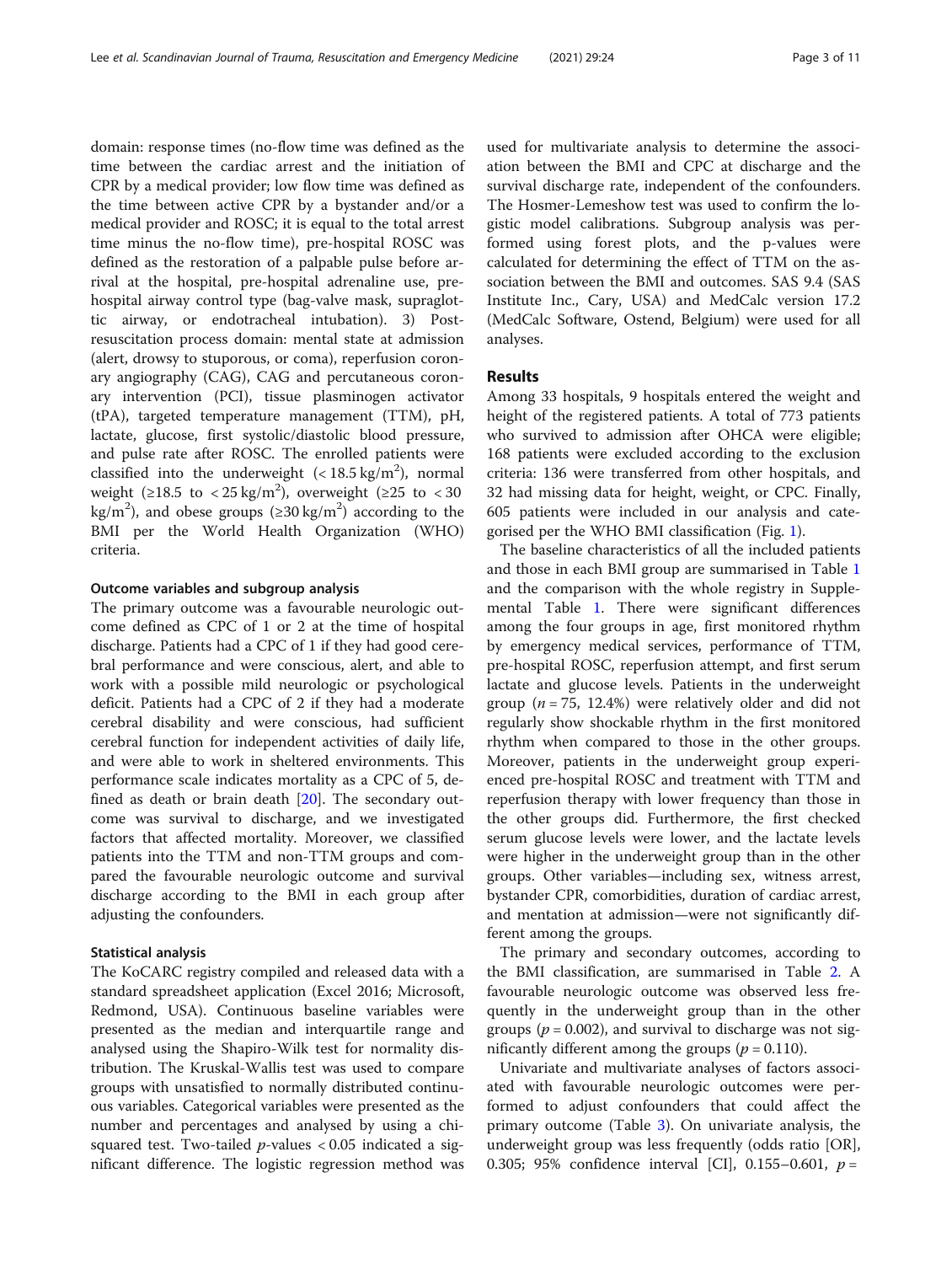<span id="page-3-0"></span>

0.003) and the obese group was more frequently (OR, 1.401; 95% CI, 0.687-2.859,  $p = 0.040$ ) associated with favourable neurologic outcomes and survival to discharge than the normal group. Significant differences were observed in age, first monitored rhythm, low flow time, pre-hospital ROSC, mentation at admission, and reperfusion therapy on both univariate and multivariate analyses. However, the BMI was not associated with favourable neurologic outcomes after adjusting for confounders on multivariate analysis.

Survival to discharge was associated with age, first monitored rhythm, diabetes, low flow time, pre-hospital ROSC, and mentation at admission on multivariate analysis. The underweight group had a lower rate of survival to discharge than the normal BMI group on univariate analysis (OR, 0.531; 95% CI, 0.318–0.889,  $p = 0.030$ ). However, underweight, overweight, and obese BMI were not risk factors for survival to discharge after adjusting for influencing factors on multivariate analysis by using a logistic regression model (Table [4\)](#page-7-0).

On subgroup analysis, a low or high BMI was not a risk factor for poor neurologic outcomes or in-hospital mortality in both the TTM and non-TTM groups on multivariate analysis (Fig. [2](#page-8-0)).

# **Discussion**

In the current study, we aimed to investigate the relationship between the BMI and neurologic and survival outcomes of patients successfully resuscitated from OHCA. We found there were no significant differences in the survival outcomes among the four BMI groups. A favourable neurologic outcome was higher in the obese group and lower in the underweight group on univariate analysis. However, no differences were found after adjusting the confounding factors.

In previous studies and meta-analyses, there were no unified results about the association between the BMI and outcomes after cardiac arrest. A recent meta-analysis showed that the hospital survival rate was lower in the underweight group and higher in the overweight group, but no difference was found on a subgroup analysis of patients who experienced OHCA only [\[21\]](#page-10-0). Moreover, another meta-analysis found that overweight patients had better survival and neurologic outcomes after cardiac arrest, and it was amplified in the IHCA with TTM group [[17](#page-10-0)]. However, these meta-analyses did not reflect confounding factors, and the result was different according to the included studies.

A multicentre prospective study showed that patients with a BMI  $>$  30 kg/m<sup>2</sup> had higher 30-day mortality among patients resuscitated from OHCA and managed with TTM [[22](#page-10-0)]. In the present study, no differences were found in both neurologic and survival outcomes when the obese and normal groups managed with TTM were compared. Bunch et al. reported that the discharge rates and favourable neurologic outcomes were similar between the BMI groups among patients with ventricular fibrillation during OHCA [[23](#page-10-0)]. They did not analyse the underweight group separately and only included a relatively small number of variables. The results of the current study showed that the underweight group had lower favourable neurologic outcomes and lower survival discharge rates than the normal weight group did on univariate analysis. However, there were no differences after adjusting the confounding factors. In line with the results of the current study, Testori et al. reported no relationship between the BMI and 6-month survival rate  $[14]$  $[14]$ . However, the overweight group had better neurologic outcomes in cardiac arrest survivors because Testori et al. included both OHCA and IHCA and adjusted fewer factors such as pre-hospital factors, age, and comorbidities. In the present study, we included only OHCA and adjusted more factors, including the mentation state, reperfusion attempt, and laboratory findings.

According to the results of a large, multicentre, prospective registry-based study about BMI and survival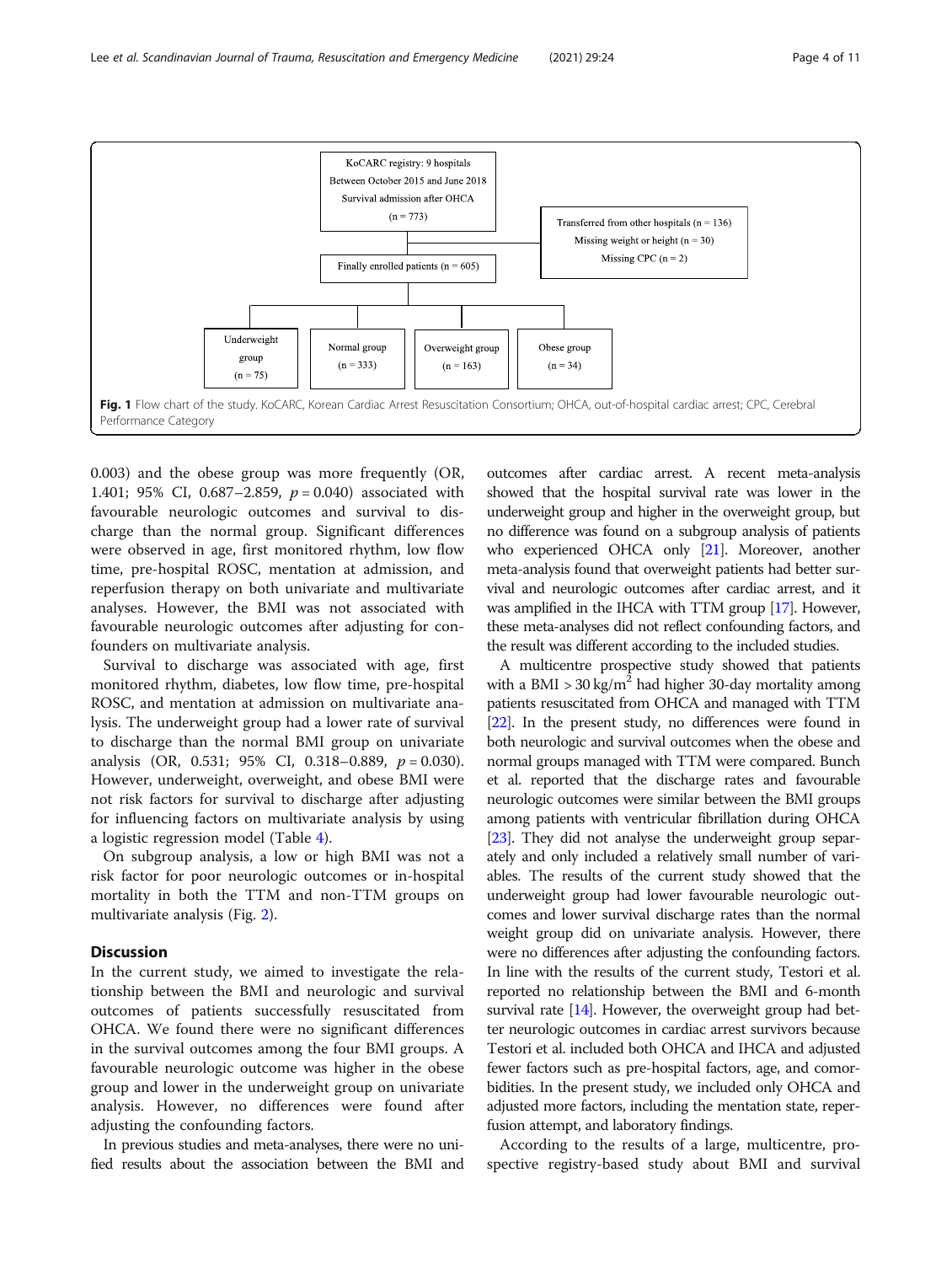| <b>Fable I</b> Dascillic Characteristics stratified by DOUY HRSS IHOCA<br>Variables | Total<br>$(n = 605)$    | Underweight Normal<br>group<br>$(n = 75)$ | group<br>$(n = 333)$        | Overweight Obese<br>group<br>$(n = 163)$ | group<br>$(n = 34)$     | p-value* |
|-------------------------------------------------------------------------------------|-------------------------|-------------------------------------------|-----------------------------|------------------------------------------|-------------------------|----------|
| Patient domain                                                                      |                         |                                           |                             |                                          |                         |          |
| Age, years, median (IQR)                                                            | $63(53 - 74)$           | 71 (62-79)                                | $63(54 - 75)$               | $61(51-72)$                              | 56.5 (42-72)            | < 0.001  |
| Sex, male (%)                                                                       | 422 (69.75)             | 53 (70.67)                                | 233 (69.97)                 | 115 (70.55)                              | 21 (61.76)              | 0.774    |
| Witnessed arrest (%)                                                                | 449 (74.21)             | 55 (73.33)                                | 244 (73.27)                 | 125 (76.69)                              | 25 (73.53)              | 0.870    |
| Arrest location ( $n = 601$ )                                                       |                         |                                           |                             |                                          |                         |          |
| Home/residence (%)                                                                  | 320 (53.24)             | 48 (64)                                   | 172 (52.12)                 | 85 (52.47)                               | 15 (44.12)              | 0.185    |
| Other (%)                                                                           | 281 (46.76)             | 27 (36)                                   | 158 (47.88)                 | 77 (47.53)                               | 19 (55.88)              |          |
| Bystander response ( $n = 602$ )                                                    |                         |                                           |                             |                                          |                         |          |
| CPR by bystander (%)                                                                | 307 (51)                | 39 (52.7)                                 | 164 (49.4)                  | 84 (51.53)                               | 20 (60.61)              | 0.645    |
| No CPR by bystander (%)                                                             | 295 (49)                | 35 (47.3)                                 | 168 (50.6)                  | 79 (48.47)                               | 13 (39.39)              |          |
| First monitored rhythm ( $n = 597$ )                                                |                         |                                           |                             |                                          |                         |          |
| Shockable rhythm (%)                                                                | 250 (41.88)             | 11 (14.86)                                | 149 (45.29)                 | 72 (45)                                  | 18 (52.94)              | < .001   |
| Non-shockable rhythm (%)                                                            | 347 (58.12)             | 63 (85.14)                                | 180 (54.71)                 | 88 (55)                                  | 16 (47.06)              |          |
| Comorbidities ( $n = 603$ )                                                         |                         |                                           |                             |                                          |                         |          |
| Hypertension (%)                                                                    | 294 (48.76)             | 31 (41.33)                                | 153 (46.08)                 | 93 (57.41)                               | 17(50)                  | 0.058    |
| Diabetes (%)                                                                        | 190 (31.51)             | 16 (21.33)                                | 102 (30.72)                 | 60 (37.04)                               | 12 (35.29)              | 0.102    |
| Dyslipidaemia (%)                                                                   | 40 (6.63)               | 2(2.67)                                   | 22 (6.63)                   | 12(7.41)                                 | 4(11.76)                | 0.320    |
| Pre-ROSC process domain                                                             |                         |                                           |                             |                                          |                         |          |
| No flow time, minutes, median (IQR)                                                 | $7(5-10)$               | $6(3-10)$                                 | $7(5-11)$                   | $7(5-10)$                                | $6(5-10)$               | 0.446    |
| Low flow time, minutes, median (IQR) ( $n = 604$ )                                  | $25(12-40)$             | 26 (18-38)                                | 24.5 (11-39)                | $25(11-42)$                              | 24.5 (15-54)            | 0.655    |
| Pre-hospital ROSC (%)                                                               | 206 (34.05)             | 15 (20)                                   | 129 (38.74)                 | 51 (31.29)                               | 11 (32.35)              | 0.015    |
| Pre-hospital adrenaline use (%)                                                     | 62 (10.25)              | 5(6.67)                                   | 39 (11.71)                  | 16 (9.82)                                | 2(5.88)                 | 0.465    |
| Pre-hospital airway                                                                 |                         |                                           |                             |                                          |                         |          |
| Bag-valve mask (%)                                                                  | 234 (38.68)             | 34 (45.33)                                | 120 (36.04)                 | 66 (40.49)                               | 14 (41.18)              | 0.427    |
| Supraglottic airway (%)                                                             | 300 (49.59)             | 29 (38.67)                                | 173 (51.95)                 | 82 (50.31)                               | 16 (47.06)              |          |
| Endotracheal intubation (%)                                                         | 71 (11.74)              | 12(16)                                    | 40 (12.01)                  | 15(9.2)                                  | 4 (11.76)               |          |
| Post-ROSC process domain                                                            |                         |                                           |                             |                                          |                         |          |
| Mental state at admission                                                           |                         |                                           |                             |                                          |                         |          |
| Alert (%)                                                                           | 60 (9.92)               | 4(5.33)                                   | 33 (9.91)                   | 20 (12.27)                               | 3(8.82)                 | 0.333    |
| Drowsy to stuporous (%)                                                             | 63 (10.41)              | 6(8)                                      | 30 (9.01)                   | 22 (13.5)                                | 5(14.71)                |          |
| Coma $(%)$                                                                          | 482 (79.67)             | 65 (86.67)                                | 270 (81.08)                 | 121 (74.23)                              | 26 (76.47)              |          |
| Reperfusion attempted                                                               |                         |                                           |                             |                                          |                         |          |
| None (%)                                                                            | 297 (49.09)             | 52 (69.33)                                | 164 (49.25)                 | 68 (41.72)                               | 13 (38.24)              | 0.002    |
| CAG only (%)                                                                        | 170(28.1)               | 10(13.33)                                 | 93 (27.93)                  | 54 (33.13)                               | 13 (38.24)              |          |
| CAG and PCI (%)                                                                     | 96 (15.87)              | 6(8)                                      | 60 (18.02)                  | 26 (15.95)                               | 4(11.76)                |          |
| tPA (%)                                                                             | 42 (6.94)               | 7(9.33)                                   | 16(4.8)                     | 15(9.2)                                  | 4(11.76)                |          |
| TTM (%)                                                                             | 225 (37.19)             | 17(22.67)                                 | 122 (36.64)                 | 72 (44.17)                               | 14 (41.18)              | 0.015    |
| pH, median (IQR) $(n = 600)$                                                        | 7.07<br>$(6.92 - 7.25)$ | 7.06<br>$(6.95 - 7.27)$                   | 7.11<br>$(6.91 - 7.27)$     | 7.03<br>$(6.9 - 7.22)$                   | 7.11<br>$(6.98 - 7.28)$ | 0.212    |
| Lactate, mmol/l, median (IQR) ( $n = 593$ )                                         | $10.6(7.6-14)$          | 11.7 (9-14.39)                            | 10.285<br>$(7.2 - 13.2)$    | 11<br>$(8.2 - 15.29)$                    | $9.4(6.5-13.2)$         | 0.008    |
| Glucose, mg/dl, median (IQR) ( $n = 603$ )                                          | 265<br>$(193 - 338)$    |                                           | 229 (146-313) 268 (207-335) | 265<br>$(190 - 378)$                     | 268.5<br>$(228 - 362)$  | 0.039    |
| First systolic BP after ROSC, mmHg, median (IQR) ( $n = 590$ )                      | 122.5                   | 130 (80-149)                              | 120 (90-149)                | 124.5                                    | 121 (98-156) 0.482      |          |

# <span id="page-4-0"></span>Table 1 Baseline characteristics stratified by body mass index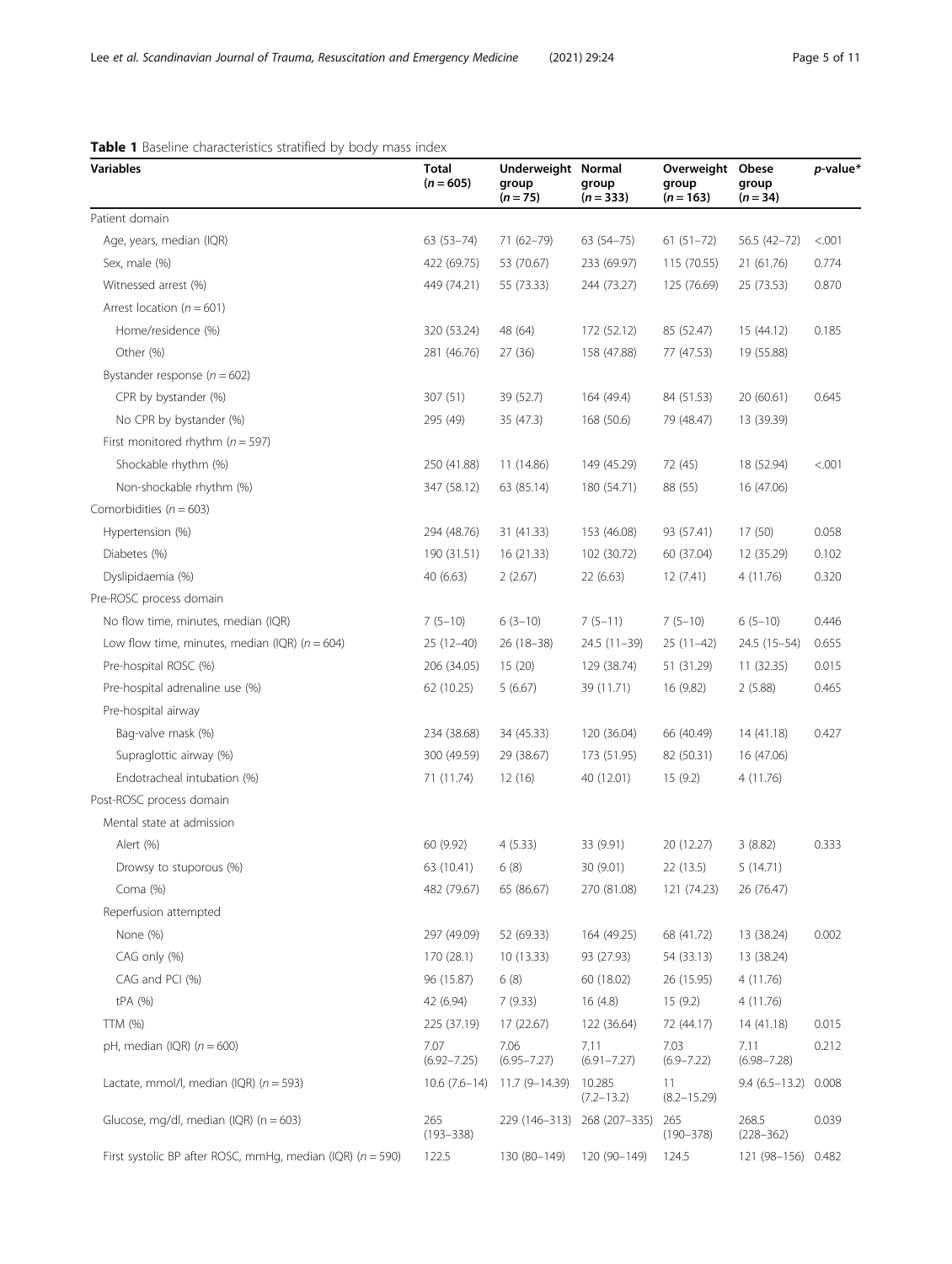| <b>Variables</b>                                                                          | Underweight Normal<br>Total<br>$(n = 605)$<br>group |            | group       | Overweight Obese<br>group | group                           | p-value* |
|-------------------------------------------------------------------------------------------|-----------------------------------------------------|------------|-------------|---------------------------|---------------------------------|----------|
|                                                                                           |                                                     | $(n = 75)$ | $(n = 333)$ | $(n = 163)$               | $(n = 34)$                      |          |
|                                                                                           | $(92 - 152)$                                        |            |             | $(95.5 - 160)$            |                                 |          |
| First diastolic BP after ROSC, mmHg, median (IQR) ( $n = 589$ )                           | 75 (59–93)                                          | 79 (56–93) | 74 (56-91)  | 77 (60–96)                | 72 (57–90)                      | 0.428    |
| First pulse rate after ROSC, beats/min, median (IQR) $(n = 586)$ 100 (81-123) 99 (75-132) |                                                     |            | 96 (79–120) |                           | 108 (87-124) 102 (78-116) 0.062 |          |

<span id="page-5-0"></span>

|  | Table 1 Baseline characteristics stratified by body mass index (Continued) |  |  |  |
|--|----------------------------------------------------------------------------|--|--|--|
|  |                                                                            |  |  |  |

Abbreviations: IQR interquartile range, CAG coronary angiography, CPR cardiopulmonary resuscitation, PCI percutaneous coronary intervention, ROSC return of spontaneous circulation, tPA tissue plasminogen activator, TTM targeted temperature management

Continuous variables are presented as the median (Q1, Q3) and tested by using the Kruskal-Wallis test, and categorical variables are presented as N (%) and tested by using the chi-squared test

 $*p$  < 0.05 was significant

after IHCA, the survival rates were affected by shockable/non-shockable rhythm and BMI [[16\]](#page-10-0). However, OHCA and IHCA have different baseline characteristics, and underweight patients may have poor nutritional and functional status or severe comorbidities in IHCA, and this is more prominent in IHCA than in OHCA [[24](#page-10-0)].

These various results may be obtained owing to differences in the study population or study design. However, no study investigated the association between the BMI categories and neurologic or survival outcomes of patients surviving after OHCA treated with or without TTM. To the best of our knowledge, the current study is the first to compare the neurologic outcomes between the BMI groups resuscitated after OHCA by using a nationwide multicentre registry including shockable/non-shockable rhythms and the TTM/non-TTM groups.

Obesity is associated with a higher risk of cardiovascular disease, and high-quality CPR is difficult in obese patients [[12,](#page-10-0) [25](#page-10-0)]. However, overweight and obese patients were relatively younger and frequently showed shockable rhythm [\[16](#page-10-0), [23](#page-10-0), [26](#page-10-0)]. Accordingly, overweight and obese patients more frequently experience ROSC before hospital arrival and are managed with TTM or CAG. The result of the present study showed a similar trend observed in past studies [[14](#page-10-0), [22](#page-10-0)]. Obesity seemed to be associated with a good prognosis on univariate analysis. However, other variables associated with obesity—such as age, first monitored shockable rhythm, and pre-hospital ROSC—were more independently associated with favourable neurologic or survival outcomes than BMI

was. Obesity was not independently associated with outcomes after adjusting for these factors. Based on these results, high BMI patients are more likely to suffer arrest with shockable rhythms, hence more likely to have ROSC, live to reach the hospital, and receive TTM.

The current study has several limitations. First, although the registry-based study was prospective, the aim to investigate the association between the BMI and outcomes of ROSC in patients who experienced OHCA was not decided prior to the initiation of the KoCARC registry. Second, because weight and height were not core variables of the KoCARC registry, we could not enrol all participated hospitals. However, there were no differences in the important variables of baseline characteristics between the whole registry and the study cohort. Third, although the registry collected various data based on the Utstein-style templates, and we tried to analyse the maximum possible number of important factors that that could affect outcomes, there may be hidden confounders that could affect outcomes. Fourth, the height or weight might not have been accurately measured, and weight changes during the hospital stay were not investigated in the current study. Finally, the long-term outcomes were unknown. The KoCARC registry collected 6-month data for survival and the neurologic outcome. However, these data were not sufficient because the observation period was too short at the time of data analysis. Therefore, further studies are needed to investigate the association between the BMI and long-term neurologic and survival outcomes after OHCA.

Table 2 Primary and secondary outcomes of groups according to body mass index classification on univariate analysis

| <b>Outcomes</b>                                         | <b>Total</b><br>$(n = 605)$ | <b>Underweight</b><br>group<br>$(n = 75)$ | <b>Normal</b><br>group<br>$(n = 333)$ | Overweight<br>group<br>$(n = 163)$ | <b>Obese</b><br>group<br>$(n = 34)$ | <i>p</i> -value |
|---------------------------------------------------------|-----------------------------|-------------------------------------------|---------------------------------------|------------------------------------|-------------------------------------|-----------------|
| Favourable neurologic outcomes at hospital<br>discharge | 202<br>(33.39)              | 1 (14.67)                                 | 120 (36.04)                           | 56 (34.36)                         | 15(44.12)                           | 0.002           |
| Survival to discharge                                   | 303<br>(50.08)              | 28 (37.33)                                | 176 (52.85)                           | 81 (49.69)                         | 18 (52.94)                          | 0.111           |

All variables are presented as the N (%) and tested by using the chi-squared test  $*p$  < 0.05 was significant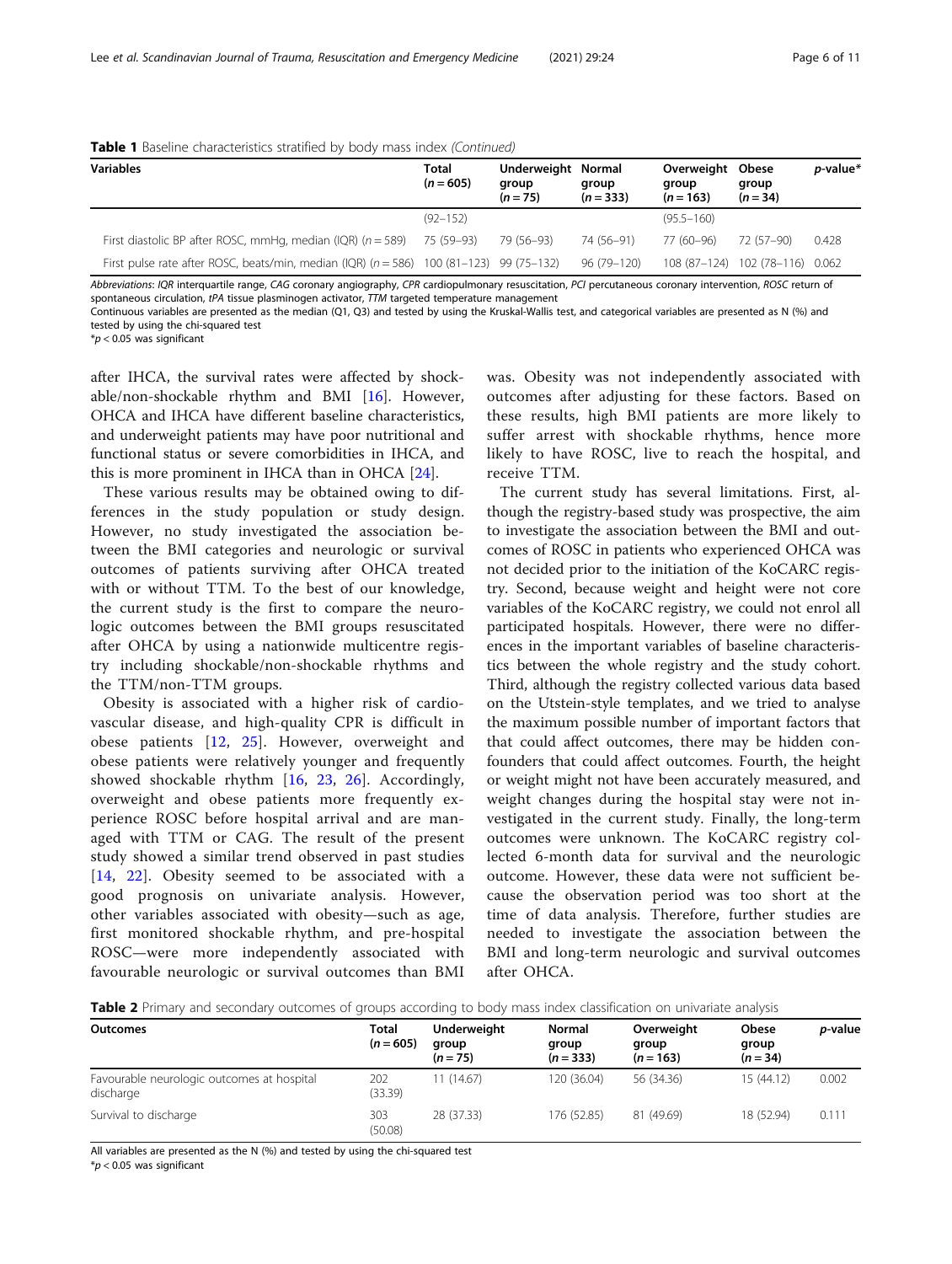# Variables Univariate analysis Multivariate analysis (N = 559) Unadjusted OR 95% CI for the OR p-value\* Adjusted OR 95% CI for the OR p-value\* Age, (per year) 0.946 0.933–0.959 <.001 0.927 0.901–0.953 <.001 Sex, (Female/male) 0.573 0.388–0.844 0.005 1.307 0.617–2.766 0.484 Witnessed arrest (Yes/No)  $1.503$   $1.004-2.249$  0.045 0.961 0.461-2.003 0.916 Arrest location (Home/Others) 0.476 0.337–0.672 <.001 0.703 0.366–1.35 0.290 Bystander response (CPR performed/CPR not performed) 2.069 1.463–2.927 <.001 0.658 0.325–1.332 0.245 First monitored rhythm (Shockable/Non-shockable) 14.456 9.456–22.101 <.001 5.869 2.646–13.018 <.001 Hypertension (Present/Absent) 0.573 0.406–0.808 0.002 1.193 0.579–2.459 0.632 Diabetes (Present/Absent) 0.449 0.302–0.667 <.001 0.547 0.252–1.188 0.127 Dyslipidaemia (Present/Absent) 1.685 0.882–3.22 0.114 No flow time, (per minute) 0.992 0.97–1.014 0.470 Low flow time, (per minute) 0.907 0.891–0.923 <.001 0.962 0.938–0.987 0.003 Pre-hospital ROSC (Observed/Not observed) 19.647 12.791–30.18 <.001 3.762 1.442–9.813 0.007 Pre-hospital adrenaline (Used/Not used) 0.446 0.232–0.858 0.016 1.103 0.319–3.814 0.877 Pre-hospital airway Bag-valve mask and the extension of the Reference Supraglottic airway 1.52 and 1.52 Endotracheal intubation 0.606 0.337–1.092 0.095 Mental state at admission Alert Reference – – Reference – – Drowsy to stuporous 0.357 0.136–0.938 0.037 3.924 0.81–19.022 0.006 Coma 0.036 0.016–0.081 <.001 0.226 0.065–0.782 <.001 Reperfusion attempted None Reference – – Reference – – CAG only 9.106 5.818–14.252 <.001 2.636 1.193–5.823 0.057 CAG and PCI 7.482 4.457–12.561 <.001 5.027 1.869–13.521 0.001 tPA 0.821 0.305–2.207 0.696 0.353 0.069–1.802 0.021 TTM (Performed/Not performed) 0.934 0.658–1.327 0.705 pH 632.387 193.43–999.999 <.001 1.706 0.196–14.837 0.628 Lactate (per mmol/l) 0.858 0.821–0.897 <.001 0.972 0.893–1.058 0.513 Glucose (per mg/dl) **0.998** 0.996–0.999 0.008 0.998 0.998 0.994–1.001 0.136 First systolic BP after ROSC, (per mmHg) 1.007 1.003–1.011 0.003 1.011 0.996–1.025 0.145 First diastolic BP after ROSC, (per mmHg) 1.024 1.017–1.032 <.001 1.013 0.991–1.036 0.253 First pulse rate after ROSC, (per beat/min) 1.000 0.994-1.005 0.993 BMI, kg/m2 18.5 to 24.9 Reference – – Reference – – < 18.5 0.305 0.155–0.601 0.003 0.656 0.185–2.325 0.358 25.0 to 29.9 0.929 0.627–1.376 0.366 0.658 0.301–1.441 0.187 > 30.0 1.401 0.687–2.859 0.040 2.722 0.65–11.401 0.087

# <span id="page-6-0"></span>Table 3 Univariate and multivariate analyses of factors affecting favourable neurologic outcomes

Abbreviations: BMI body mass index, CAG coronary angiography, CI confidence interval, CPR cardiopulmonary resuscitation, OR odds ratio, PCI percutaneous coronary intervention, ROSC return of spontaneous circulation, tPA tissue plasminogen activator, TTM targeted temperature management  $*p$  < 0.05 was significant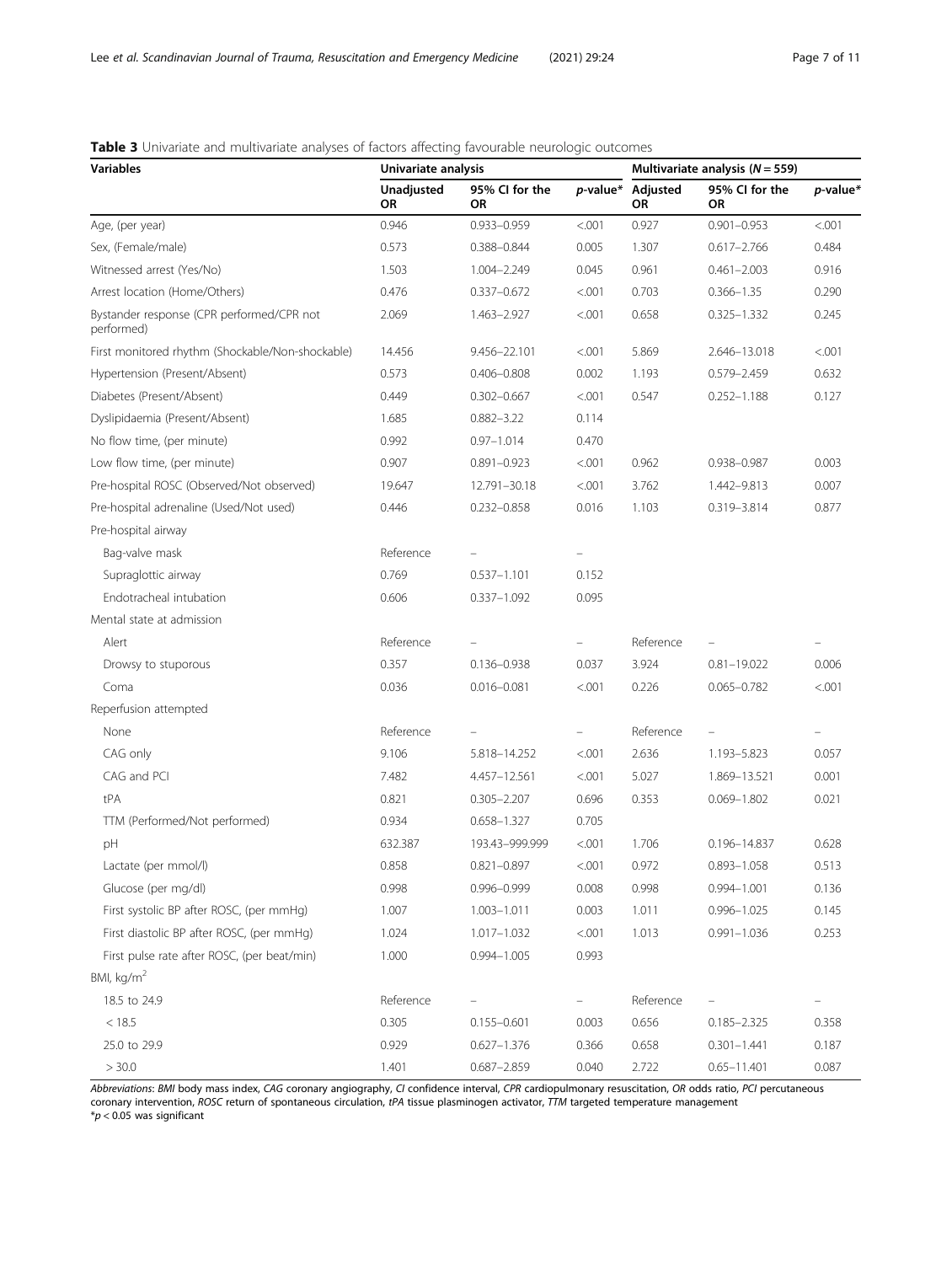| <b>Variables</b>                                        | Univariate analysis |                      | Multivariate analysis ( $N = 559$ ) |                |                             |          |
|---------------------------------------------------------|---------------------|----------------------|-------------------------------------|----------------|-----------------------------|----------|
|                                                         | Unadjusted<br>OR    | 95% CI for the<br>ΟR | p-value*                            | Adjusted<br>ΟR | 95% CI for the<br><b>OR</b> | p-value* |
| Age, (per year)                                         | 0.958               | $0.947 - 0.97$       | < .001                              | 0.971          | 0.953-0.989                 | 0.001    |
| Sex, (Female/male)                                      | 0.61                | $0.43 - 0.867$       | 0.006                               | 0.789          | 0.478-1.302                 | 0.354    |
| Witnessed arrest (Yes/No)                               | 1.695               | $1.171 - 2.453$      | 0.005                               | 1.434          | 0.849-2.422                 | 0.178    |
| Arrest location (Home/Others)                           | 0.513               | $0.371 - 0.71$       | < .001                              | 0.783          | $0.491 - 1.249$             | 0.305    |
| Bystander response (CPR performed/CPR not<br>performed) | 1.707               | 1.236-2.356          | 0.001                               | 1.194          | $0.741 - 1.923$             | 0.467    |
| First monitored rhythm (Shockable/Non-shockable)        | 6.098               | 4.244-8.761          | < .001                              | 2.762          | 1.505-5.068                 | 0.001    |
| Hypertension (Present/Absent)                           | 0.64                | $0.464 - 0.883$      | 0.007                               | 1.073          | $0.64 - 1.799$              | 0.790    |
| Diabetes (Present/Absent)                               | 0.409               | 0.286-0.583          | < .001                              | 0.381          | $0.221 - 0.657$             | 0.001    |
| Dyslipidaemia (Present/Absent)                          | 1.101               | 0.579-2.093          | 0.769                               |                |                             |          |
| No flow time, (per minute)                              | 0.984               | $0.964 - 1.005$      | 0.142                               |                |                             |          |
| Low flow time, (per minute)                             | 0.939               | $0.927 - 0.95$       | < .001                              | 0.969          | 0.953-0.986                 | < .001   |
| Pre-hospital ROSC (Observed/Not observed)               | 10.845              | 7.075-16.624         | < .001                              | 2.161          | 1.011-4.619                 | 0.047    |
| Pre-hospital adrenaline (Used/Not used)                 | 0.474               | 0.273-0.824          | 0.008                               | 0.639          | $0.283 - 1.443$             | 0.281    |
| Pre-hospital airway                                     |                     |                      |                                     |                |                             |          |
| Bag-valve mask                                          | Reference           |                      |                                     |                |                             |          |
| Supraglottic airway                                     | 0.802               | $0.569 - 1.129$      | 0.206                               |                |                             |          |
| Endotracheal intubation                                 | 0.703               | 0.413-1.199          | 0.196                               |                |                             |          |
| Mental state at admission                               |                     |                      |                                     |                |                             |          |
| Alert                                                   | Reference           |                      |                                     | Reference      |                             |          |
| Drowsy to stuporous                                     | 0.43                | $0.14 - 1.321$       | 0.141                               | 1.685          | 0.433-6.559                 | 0.067    |
| Coma                                                    | 0.062               | $0.025 - 0.158$      | < .001                              | 0.451          | $0.146 - 1.397$             | 0.005    |
| Reperfusion attempted                                   |                     |                      |                                     |                |                             |          |
| None                                                    | Reference           |                      |                                     | Reference      |                             |          |
| CAG only                                                | 5.003               | 3.307-7.567          | < .001                              | 1.58           | $0.84 - 2.973$              | 0.197    |
| CAG and PCI                                             | 2.832               | 1.764-4.548          | < .001                              | 0.923          | 0.438-1.945                 | 0.385    |
| tPA                                                     | 1.262               | $0.652 - 2.443$      | 0.490                               | 1.293          | $0.555 - 3.013$             | 0.765    |
| TTM (Performed/Not performed)                           | 1.34                | $0.962 - 1.865$      | 0.083                               |                |                             |          |
| рH                                                      | 89.557              | 34.575-231.976       | < .001                              | 1.572          | $0.375 - 6.59$              | 0.536    |
| Lactate (per mmol/l)                                    | 0.868               | $0.835 - 0.903$      | < .001                              | 0.958          | $0.907 - 1.011$             | 0.115    |
| Glucose (per mg/dl)                                     | 0.998               | 0.997-0.999          | 0.002                               | $\mathbf{1}$   | 0.998-1.002                 | 0.985    |
| First systolic BP after ROSC, (per mmHg)                | 1.008               | 1.004-1.012          | < .001                              | 1.009          | $1 - 1.018$                 | 0.054    |
| First diastolic BP after ROSC, (per mmHg)               | 1.021               | 1.014-1.028          | < .001                              | 0.999          | $0.983 - 1.015$             | 0.931    |
| First pulse rate after ROSC, (per beat/min)             | 1.003               | $0.997 - 1.008$      | 0.340                               |                |                             |          |
| BMI, $kg/m2$                                            |                     |                      |                                     |                |                             |          |
| 18.5 to 24.9                                            | Reference           |                      | $\overline{\phantom{0}}$            | Reference      |                             |          |
| < 18.5                                                  | 0.531               | 0.318-0.889          | 0.030                               | 0.854          | 0.425-1.719                 | 0.889    |
| 25.0 to 29.9                                            | 0.881               | $0.606 - 1.282$      | 0.697                               | 0.856          | $0.49 - 1.495$              | 0.861    |
| > 30.0                                                  | 1.004               | $0.495 - 2.035$      | 0.474                               | 0.621          | $0.211 - 1.823$             | 0.496    |

# <span id="page-7-0"></span>Table 4 Univariate and multivariate analyses of factors affecting survival to discharge

Abbreviations: BMI body mass index, CAG coronary angiography, CI confidence interval, CPR cardiopulmonary resuscitation, OR odds ratio, PCI percutaneous coronary intervention, ROSC return of spontaneous circulation, tPA tissue plasminogen activator, TTM targeted temperature management  $*p$  < 0.05 was significant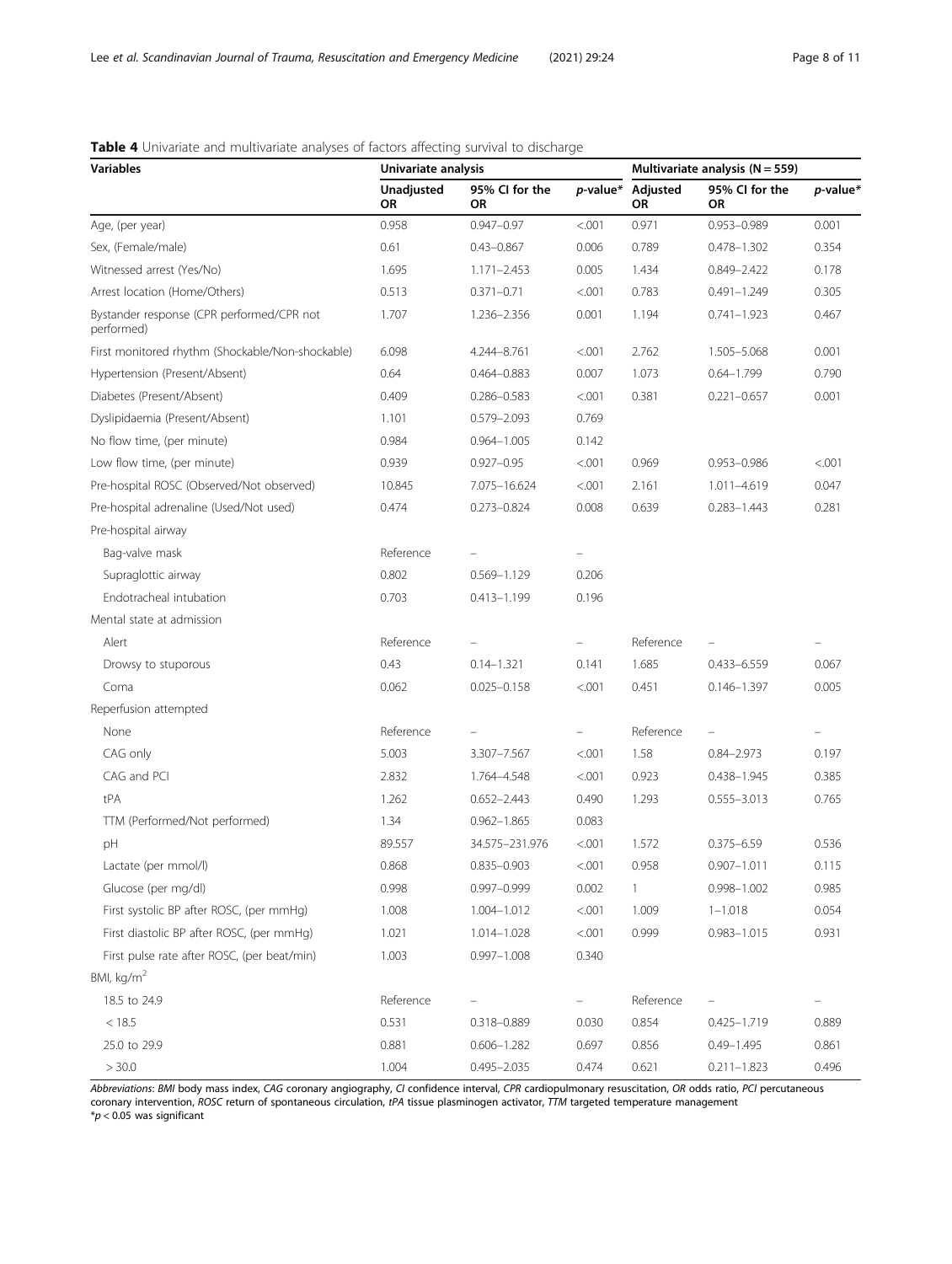<span id="page-8-0"></span>

# Conclusions

In this study, we found that BMI is not independently associated with favourable neurologic and survival outcomes in patients surviving after OHCA when the confounding factors were adjusted.

# Supplementary Information

The online version contains supplementary material available at [https://doi.](https://doi.org/10.1186/s13049-021-00837-x) [org/10.1186/s13049-021-00837-x](https://doi.org/10.1186/s13049-021-00837-x).

Additional file 1: Figure S1. Proportion of each CPC categories by body mass index classification, A) Total enrolled patients B) patients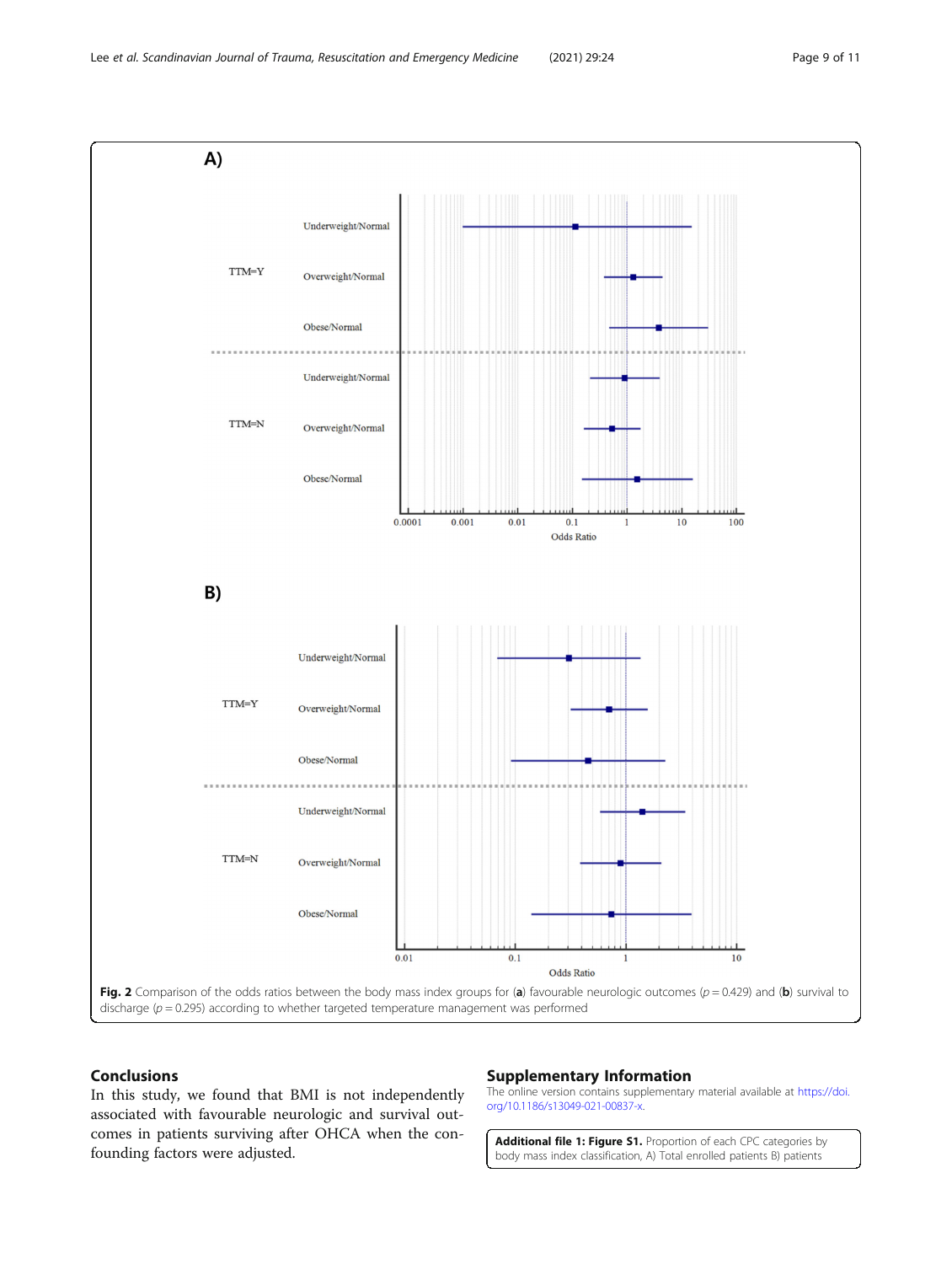<span id="page-9-0"></span>managed with targeted temperature management C) patients not managed with targeted temperature management.

Additional file 2: Table S1. Comparison of baseline characteristics between patients of KoCARC registry and the study cohort.

#### **Abbreviations**

BMI: Body mass index; OHCA: Out-of-hospital cardiac arrest; IHCA: In-hospital cardiac arrest; KoCARC: Korean Cardiac Arrest Resuscitation Consortium; CPC: Cerebral Performance Category; ROSC: Return of spontaneous circulation; CPR: Cardiopulmonary resuscitation; CAG: Coronary angiography; PCI: Percutaneous coronary intervention; tPA: tissue plasminogen activator; TTM: Targeted temperature management; WHO: World Health Organization; OR: Odds ratio; CI: Confidence interval

# Acknowledgments

We would like to acknowledge and thank to investigators from all participating hospitals of KoCARC:

Do Kyun Kim (Seoul National University Hospital), Sang Kuk Han, Phil Cho Choi (Kangbuk Samsung Medical Center), Sang O Park, Jong Won Kim (Konkuk University Medical Center), Han Sung Choi (Kyung Hee University Hospital), Sung Hyuk Choi (Korea University Guro Hospital), Min Seob Sim, Gun Tak Lee (Samsung Medical Center), Shin Ahn (Asan Medical Center), Jong Whan Shin (SMG-SNU Boramae Medical Center), Sang Hyun Park, Keun Hong Park (Seoul Medical Center), In Cheol Park (Yonsei University Severance Hospital), Tae Young Kong (Yonsei University Gangnam Severance Hospital), Kyoung Won Lee, Chu Hyun Kim (Inje University Seoul Paik Hospital), Youngsuk Cho (Hallym University Kangdong Sacred Heart Hospital), Gu Hyun Kang, Yong Soo Jang (Hallym University Kangnam Sacred Heart Hospital), Seok Ran Yeom, Sang Kyoon Han (Pusan National University Hospital), Jae Hoon Lee (Dong-A University Hospital), Jeong Bae Park, Hyun Wook Ryoo (Kyungpook National University Hospital), Kyung Woo Lee, Tae Chang Jang (Daegu Catholic University Medical Center), Jae-hyug Woo (Gachon University Gil Medical Center), Woon Jeong Lee, Seon Hee Woo (The Catholic University of Korea Incheon St. Mary's Hospital), Sung Hyun Yun, Tae Jin Cho (Catholic Kwandong University International St. Mary's Hospital), Sun Pyo Kim, Yong Jin Park (Chosun University Hospital), Jin Woong Lee, Wonjoon Jeong (Chungnam National University Hospital), Sung Soo Park, Jae Kwang Lee (Konyang University Hospital), Ryeok Ahn, Wook Jin Choi (Ulsan University Hospital), Young Gi Min, Eun Jung Park (Ajou University Hospital), Joong Hee Kim (Seoul National University Bundang Hospital), In Byung Kim, Ki Ok Ahn (Myongji Hospital), Han Jin Cho (Korea University Ansan Hospital), Seung Cheol Lee, Sang Hun Lee (Dongguk University Ilsan Hospital), Young Sik Kim, Young Rock Ha (Bundang Jesaeng Hospital), Jin Sik Park, Myoung Woo Lee (Sejong Hospital), Dai Han Wi (Wonkwang University Sanbon Hospital), Sang Ook Ha, Won Seok Yang (Hallym University Pyeongchon Sacred Heart Hospital), Ok Jun Kim, Tae Nyoung Chung (Cha University Bundang Medical Center), Soon Joo Wang, Hang A Park (Hallym University Dongtan Sacred Heart Hospital), Jun Hwi Cho, Chan Woo Park (Kangwon National University Hospital), An Mu Eob, Tae Hun Lee (Hallym University Chuncheon Sacred Heart Hospital), Sang Chul Kim, Hoon Kim (Chungbuk National University Hospital), Han Joo Choi, Chan Young Koh (Dankook University Hospital), Jung Won Lee, Dong Wook Lee (Soonchunhyang University Cheonan Hospital), Tae Oh Jung, Jae Chol Yoon (Chonbuk National University Hospital), Dai Hai Choi, Jung Tae Choi (Dongguk University Gyeongju Hospital), Jin Hee Jeong, Soo Hoon Lee (Gyeongsang National University Hospital), Ji Ho Ryu, Maeng Real Park (Pusan National University Yangsan Hospital), Won Kim (Cheju Halla General Hospital), Sung Wook Song, Woo Jung Kim (Jeju National University Hospital), Joon-myoung Kwon, Eui Hyuk Kang (Mediplex Sejong Hospital), Sang Chan Jin, Tae-kwon Kim (Keimyung University Dongsan Medical Center), Seong Chun Kim (Gyeongsang National University Changwon Hospital). To steering committee, comprised of following individuals: Sung Oh Hwang (Chair, Wonju Severance Christian Hospital), Sang Do Shin (Chair of Steering Committee, Seoul National University hospital), Hyuk Jun Yang (Advisory Committee, Gachon University Gil hospital), Sung Phil Chung

(Data Safety and Management Board, Yonsei University Gangnam Severance Hospital), Sung Woo Lee (Security and Monitoring Board, Korea University Anam hospital), Kyung Jun Song (Secretariat, SMG-SNU Boramae Medical Center), Seung Sik Hwang (Epidemiology and Prevention Research Committee, Seoul National University), Gyu Chong Cho (Community Resuscitation Research Committee, Hallym University Kangdong Sacred Heart Hospital),

Sung Woo Moon (Emergency Medical Service Resuscitation Research Committee, Korea University Ansan Hospital), Kyoung Chul Cha (Hospital Resuscitation Research Committee, Wonju Severance Christian Hospital), Won Young Kim (Hypothermia and Post-Resuscitation Care Research Committee, Asan Medical Center), Sang Hoon Na (Cardiac Care Resuscitation Research Committee, Seoul National University Hospital), Young Ho Kwack (Pediatric Resuscitation Research Committee, Seoul National University hospital). To member of Secretariat: Joo Yeong Kim (Korea University Ansan hospital), Jeong Ho Park (Seoul National University hospital), Sun Young Lee (Seoul National University hospital), and Jung Eun Kim (Seoul National University hospital).

To National Fire Agency for providing prehospital EMS data. And to Korean Association of Cardiopulmonary Resuscitation (KACPR) for support.

We thank Yun Jin Kim and Donghee Son in the Biostatistical Consulting and Research Lab, Hanyang University for assistance with statistical analysis. This study was supported by the National Research Foundation of Korea (2019R1F1A1063502).

# Authors` contributions

HL contributed to this study as the first author and JO contributed as a corresponding author. HL and JO conceived the study and designed the trial. HK, THL, SMP, YHJ, JSL, YSP, YHY, SJK, HJC, YGM supervised the trial procedure and data collection. HL and JO drafted the manuscript, and all authors contributed substantially to its revision. JO takes responsibility for the paper. The author(s) read and approved the final manuscript.

# Funding

None.

# Availability of data and materials

The datasets used and analyzed during the current study are available from the corresponding author on reasonable request.

#### Ethics approval and consent to participate

The project was registered at ClinicalTrials.gov (identifier NCT03222999) and ethically reviewed and approved by the institutional review board (IRB) of the 62 participating hospitals. The study was waived for informed consent by the IRB.

# Consent for publication

# Not applicable.

#### Competing interests

The authors declare no competing interests.

#### Author details

<sup>1</sup>Department of Emergency Medicine, College of Medicine, Hanyang University, 222 Wangsimni-ro, Seongdong-gu, Seoul 04763, Republic of Korea. <sup>2</sup> Department of Emergency Medicine, Seoul National University Bundang Hospital, Gyeonggi-do, Republic of Korea. <sup>3</sup>Department of Emergency Medicine, College of Medicine, Kyung Hee University, Seoul, Republic of Korea. <sup>4</sup> Department of Emergency Medicine, Yonsei University College of Medicine, Seoul, Republic of Korea. <sup>5</sup>Department of Emergency Medicine, College of Medicine, Korea University, Seoul, Republic of Korea. 6 Department of Emergency Medicine, Ajou University School of Medicine, Suwon, Republic of Korea.

# Received: 3 July 2020 Accepted: 14 January 2021 Published online: 28 January 2021

#### References

- 1. World Health Organization. WHO Key Facts Obesity and Overweight. 2020. (Accessed 20 May 2020, at [https://www.who.int/news-room/fact-sheets/](https://www.who.int/news-room/fact-sheets/detail/obesity-and-overweight) [detail/obesity-and-overweight](https://www.who.int/news-room/fact-sheets/detail/obesity-and-overweight)).
- 2. Flegal KM, Kruszon-Moran D, Carroll MD, Fryar CD, Ogden CL. Trends in obesity among adults in the United States, 2005 to 2014. JAMA. 2016;315: 2284–91.
- 3. Plourde B, Sarrazin JF, Nault I, Poirier P. Sudden cardiac death and obesity. Expert Rev Cardiovasc Ther. 2014;12:1099–110.